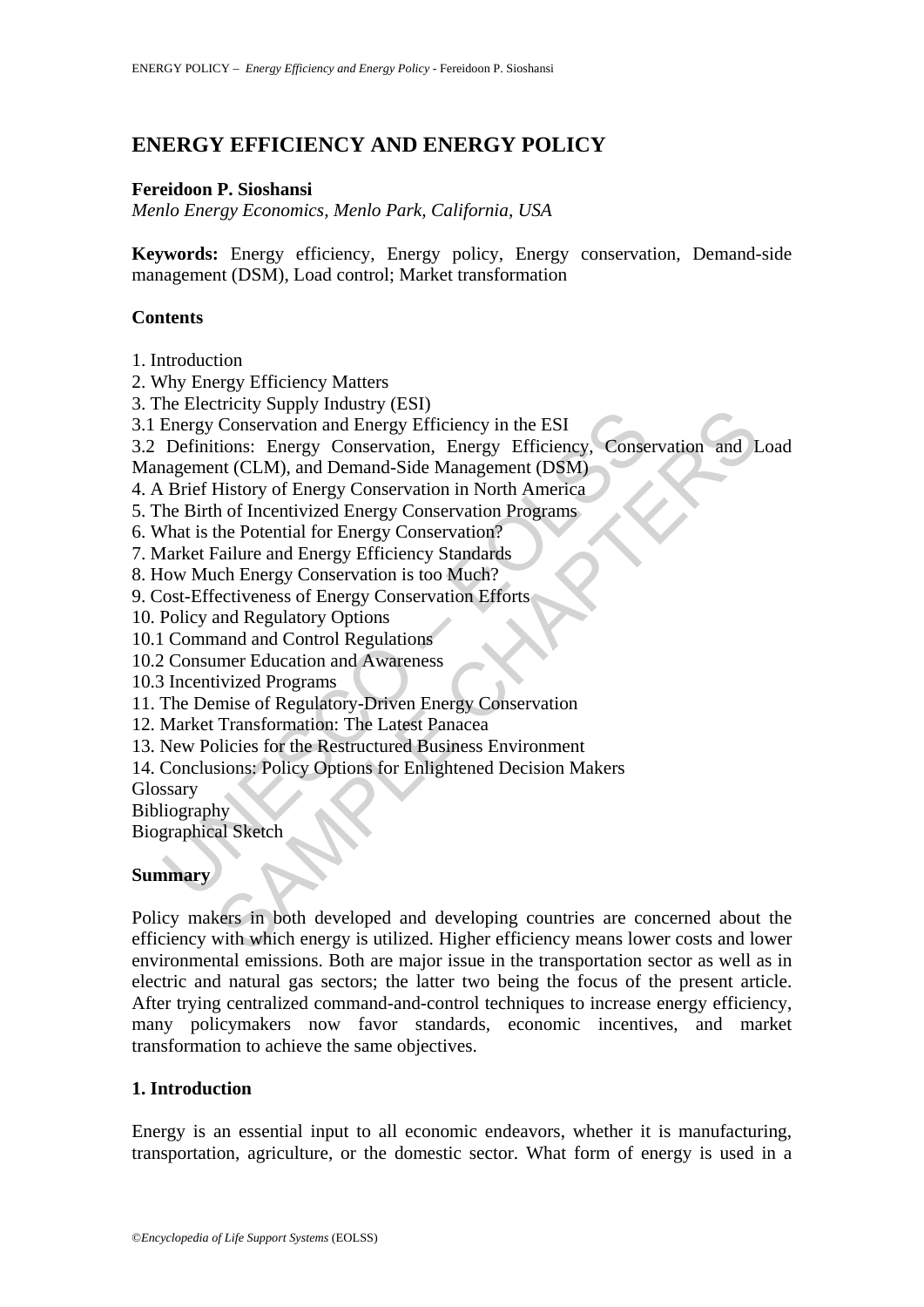given process, and how much, is determined by many factors; for example, its availability and relative cost, the available infrastructure and technology, as well as other factors such as local customs, preferences, and regulations—when applicable. If a given form of energy (e.g. natural gas) is not available in a given area, then something else (e.g. fuel oil) is substituted. If labor is cheap relative to energy, then a more laborintensive process may be utilized. The reverse happens in areas where labor is scarce and energy is relatively cheap. The choice of equipment or capital stock utilized is strongly influenced by the costs of inputs and the output of the process.

As a rule, rational firms and individuals choose the combination of inputs—capital equipment, labor, and energy—in proportions that minimize the costs and produce the best results. In practice, the choice is complicated by many factors, and strongly influenced by the present stock of capital equipment at a firm's or individual's disposal. This tends to be a major determining factor in how, and how much, energy is used, since capital stocks have a long life and are seldom replaced before they are physically worn out. Local customs, culture, and regulations also play a significant role.

Policymakers in both developed and developing countries are rightfully concerned about efficiency with which energy is utilized. Higher utilization efficiency means lower costs, improved productivity, and has the added advantage of lowering environmental emissions. This article is focused on efforts and techniques to encourage efficient use of energy in the electric (and natural gas) sectors. The transportation sector, which primarily uses liquid petroleum products, is not addressed here.

# **2. Why Energy Efficiency Matters**

is tends to be a major determining factor in how, and how muce capital stocks have a long life and are seldom replaced before in out. Local customs, culture, and regulations also play a significal cymakers in both develope to be a major determining factor in how, and how much, energy is u<br>to be a major determining factor in how, and how much, energy is u<br>al stocks have a long life and are seldom replaced before they are physic<br>ocal customs, Energy utilization efficiency, broadly defined as a unit of energy input needed to produce a dollar of output in a given process, is an important measure of overall productivity or efficiency. If a firm can produce twice the output using the same input of energy in a given process—all else being equal—it would have a significant comparative advantage relative to its rivals. Aside from pure economic benefits, energy efficiency has other benefits, including lower environmental emissions per unit of output.

The environmental benefits, however, are not monetized because there are currently few or no direct costs associated with emitting most greenhouse gases (for example,  $CO<sub>2</sub>$ ) into the atmosphere. If these costs were internalized (for example, due to  $CO<sub>2</sub>$  taxes), then there would be strong incentives to further increase the efficiency with which energy is utilized. Some emissions associated with manufacturing (for example, water and waste) are regulated, and these impose tangible costs on the production processes where they apply. Finally, there are concerns about national security and overdependence, particularly in countries where energy has to be largely imported.

But even setting environmental externalities and national security concerns aside, there are ample reasons to be concerned with the efficiency of energy use. For many industries, particularly those where energy represents a significant percentage of their operating costs, using energy efficiently is a matter of business survival. For smaller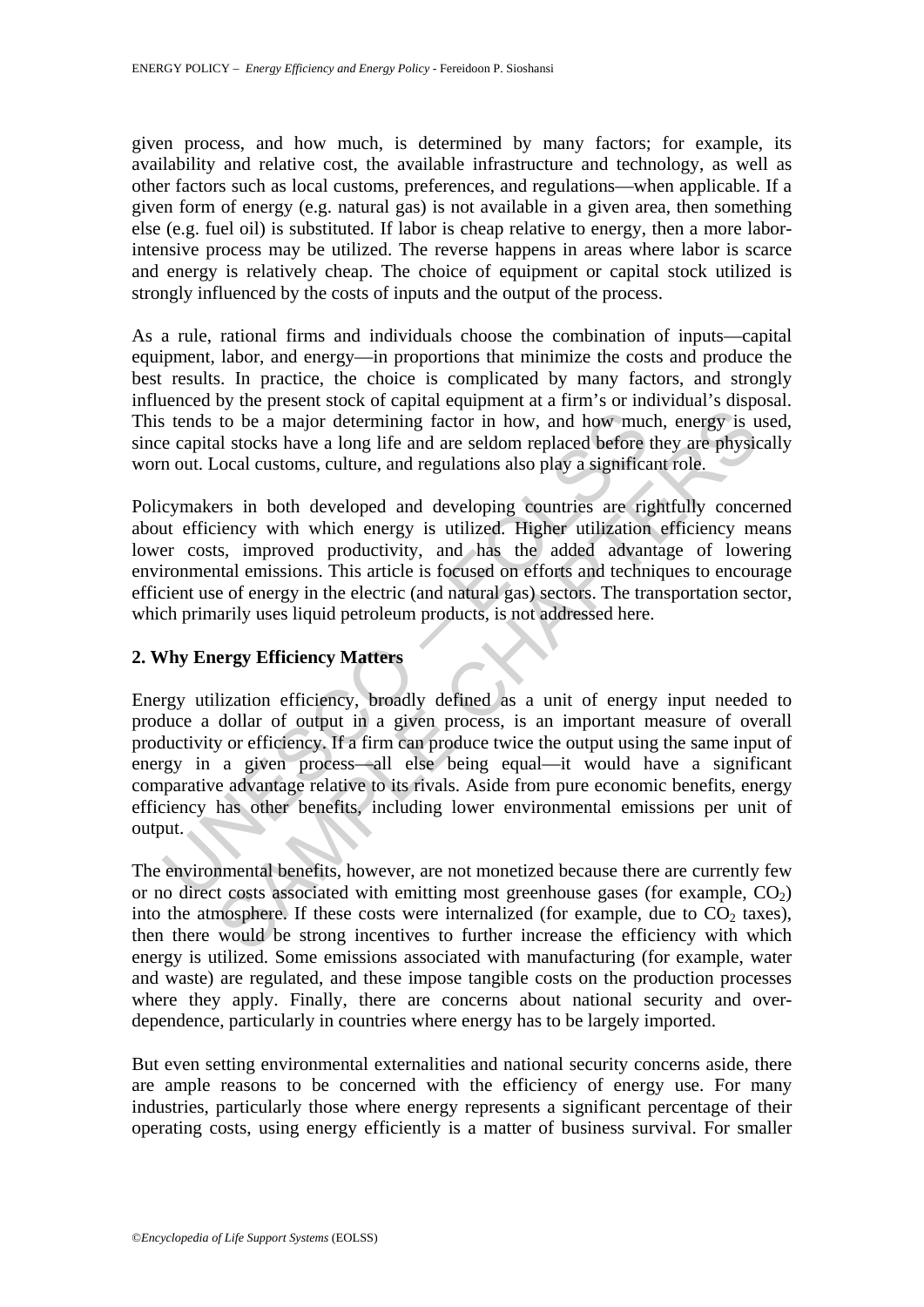users, whether in the commercial or residential sector, efficient use of energy results in higher discretionary income, which can be used for other essential goods and services.

Relatively speaking, low-income consumers stand to benefit disproportionately from energy efficiency because a significant percentage of their income goes to pay for energy. These consumers, however, are least able to afford to invest in efficient appliances that use less energy. For all these reasons, policymakers in both developed and developing countries are concerned about the efficiency with which energy is utilized in all sectors of the economy.

#### **3. The Electricity Supply Industry (ESI)**

This article is focused on the efficient use of energy in the electricity, and to a lesser degree, the natural gas sector. In most industrialized countries, over one third of primary energy (for example, coal, hydro, nuclear, natural gas, and fuel oil) is used in the electric power sector. The percentage is higher the more advanced the economy, and continues to grow as an increasing percentage of the gross domestic product (GDP) comes from services. With the widespread developments in information technology and electronic commerce, electricity will play an even more significant role in advanced economies in the future.

ree, the natural gas sector. In most industrialized countries, over o<br>cy (for example, coal, hydro, nuclear, natural gas, and fuel (<br>tric power sector. The percentage is higher the more advanced<br>innus to grow as an increas natural gas sector. In most industrialized countries, over one third of principal pass sector. In most industrialized countries, over one third of principal example, coal, hydro, nuclear, natural gas, and fuel oil) is used The electricity supply industry (ESI) is basically an energy conversion and distribution business. It takes in various forms of primary energy and converts them into electricity—which is the cleanest and most versatile form of energy known to mankind. Once converted to electricity, the energy flows through a massive transmission and distribution network to end-users. At the point of ultimate use, electricity is clean (i.e., has no emissions or by-products); efficient (i.e., a large percentage of the energy can be converted into useful services such as heat, lighting, or motor power, depending on the application); and highly versatile (it can run an entire factory or a single electric tooth brush).

Electricity, however, has some peculiar characteristics. For example, once it is generated, it must be instantly used. It cannot be easily or inexpensively stored. This instantaneous matching of supply and demand poses some interesting challenges for the system operators. Another noteworthy feature of converting primary to electrical energy is that a significant percentage of the energy is lost during the conversion (or generation) process—as high as one third. Depending on many factors, most importantly the distance and the voltage level, a smaller percentage of the energy is lost in transmission and distribution, of the order of 10 percent. In some developing countries, a significant amount of energy is illegally diverted from the distribution network, further reducing the amount that reaches the legitimate end customers.

Hence, by the time electricity reaches the wall outlet in a typical home or office, a significant percentage of the original amount of energy, contained in the barrel of oil or the pile of coal that was used at the power plant, has already been lost. This article's primary focus is on the efficiency with which electricity is used once it reaches the end users. What happens up-stream (i.e., before electricity reaches the customer's premises), while highly important, is not addressed in this article.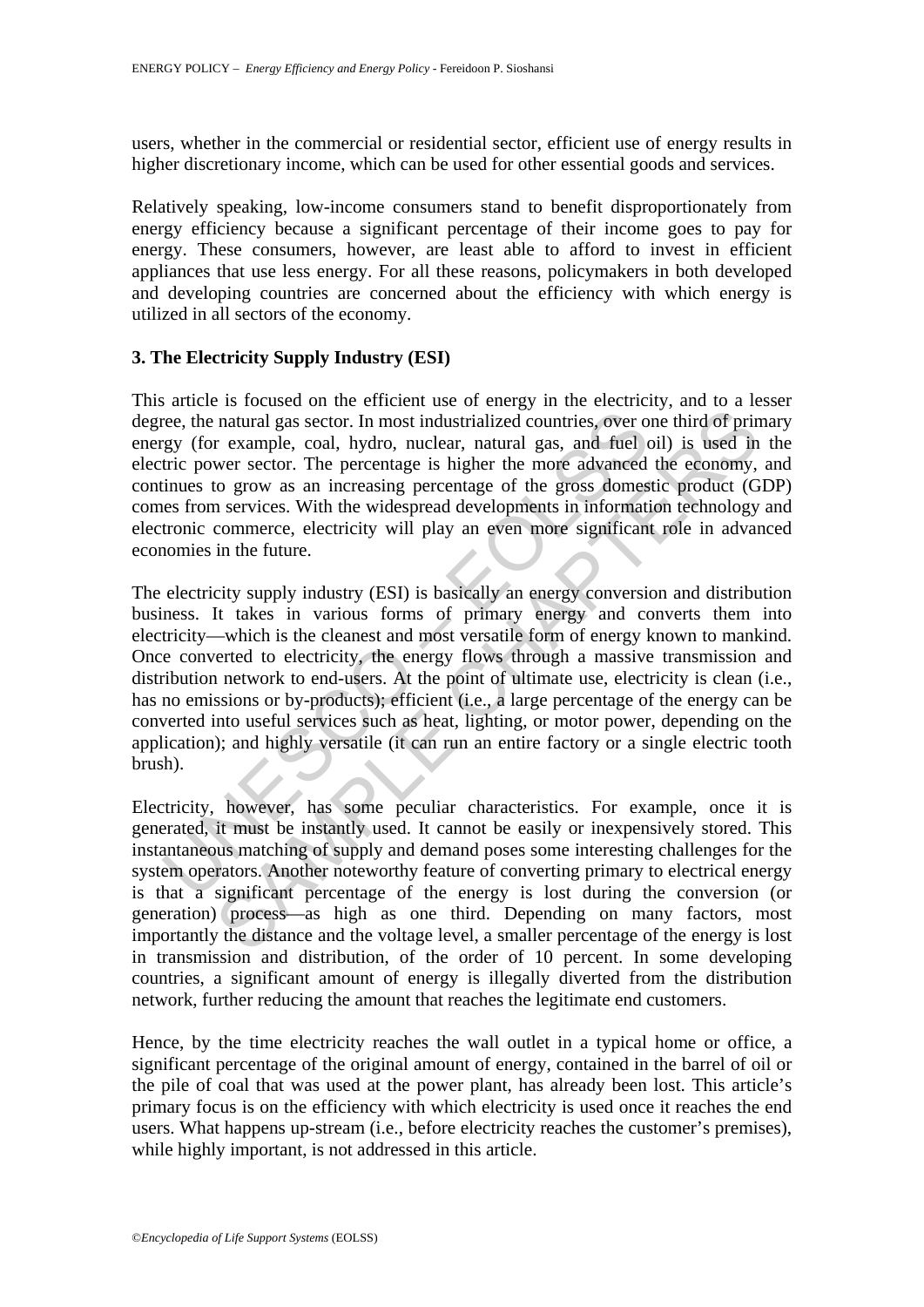## **3.1 Energy Conservation and Energy Efficiency in the ESI**

Policymakers have long been interested in the efficient use of energy in the ESI, in generation, in transmission, in distribution, and at the point of consumption, the latter aspect being the main focus of what follows. The reasons for this focus are obvious. First, as already mentioned, the ESI accounts for a significant and growing percentage of energy used in most industrialized countries. Consequently, along with the transportation sector, power generation is the most visible source of pollution and environmental emissions. Reducing energy use at the point of consumption reduces the amount of pollution at the power plants. While there is no disagreement on the end, there is considerable debate on the means. That is to say, there is no consensus on how best to reduce consumption at the point of use, by how much, or through what means.

The fundamentals are straightforward. One can reduce electricity usage at the point of consumption by:

- cutting down on activities that use a lot of energy, for example, by substituting more labor or capital in order to use less electricity;
- getting by with less, for example, by setting the thermostat at a lower level in the winter (and putting on a sweater); or
- using energy more wisely and efficiently, for example, by replacing old and inefficient appliances with more modern and efficient ones.

fundamentals are straightforward. One can reduce electricity us<br>sumption by:<br>teutting down on activities that use a lot of energy, for example, by<br>alabor or capital in order to use less electricity;<br>getting by with less, f mentals are straightforward. One can reduce electricity usage at the poin<br>on by:<br>down on activities that use a lot of energy, for example, by substituting n<br>capital in order to use less electricity;<br>by with less, for examp The first option may include reducing reliance on certain heavy electricity-using processes, such as aluminum smelting. Prices tend to rationalize the use of electricity to the most value-added activities in given countries and regions. This explains why heavy electricity-using industries tend to locate in areas where electricity is plentiful and inexpensive (such as in Norway or Tasmania, both blessed with ample, inexpensive, hydroelectric energy). This also explains why heavy manufacturing, which tends to be energy (and labor) intensive, has gradually been migrating to developing countries, where labor and energy costs tend to be lower.

The second option includes practices such as:

- reducing non-essential uses (e.g. outdoor advertising);
- reducing discretionary uses (e.g. street lighting); or
- slightly reducing the level of service or comfort (e.g. office lighting, particularly in hallways or garages, or adjusting the thermostat in the summer or winter).

There is much room for such adjustments in rich industrialized countries where huge quantities of energy are superfluously used and/or wasted with little tangible effect on comfort or standard of living. Having said this, one must point out that defining what is essential or discretionary is highly subjective—and controversial. For example, while many environmentally conscious citizens may consider outdoor advertising as superfluous and undesirable, others may not. In any event, these efforts are referred to as energy conservation. This term has the connotation of getting by with less.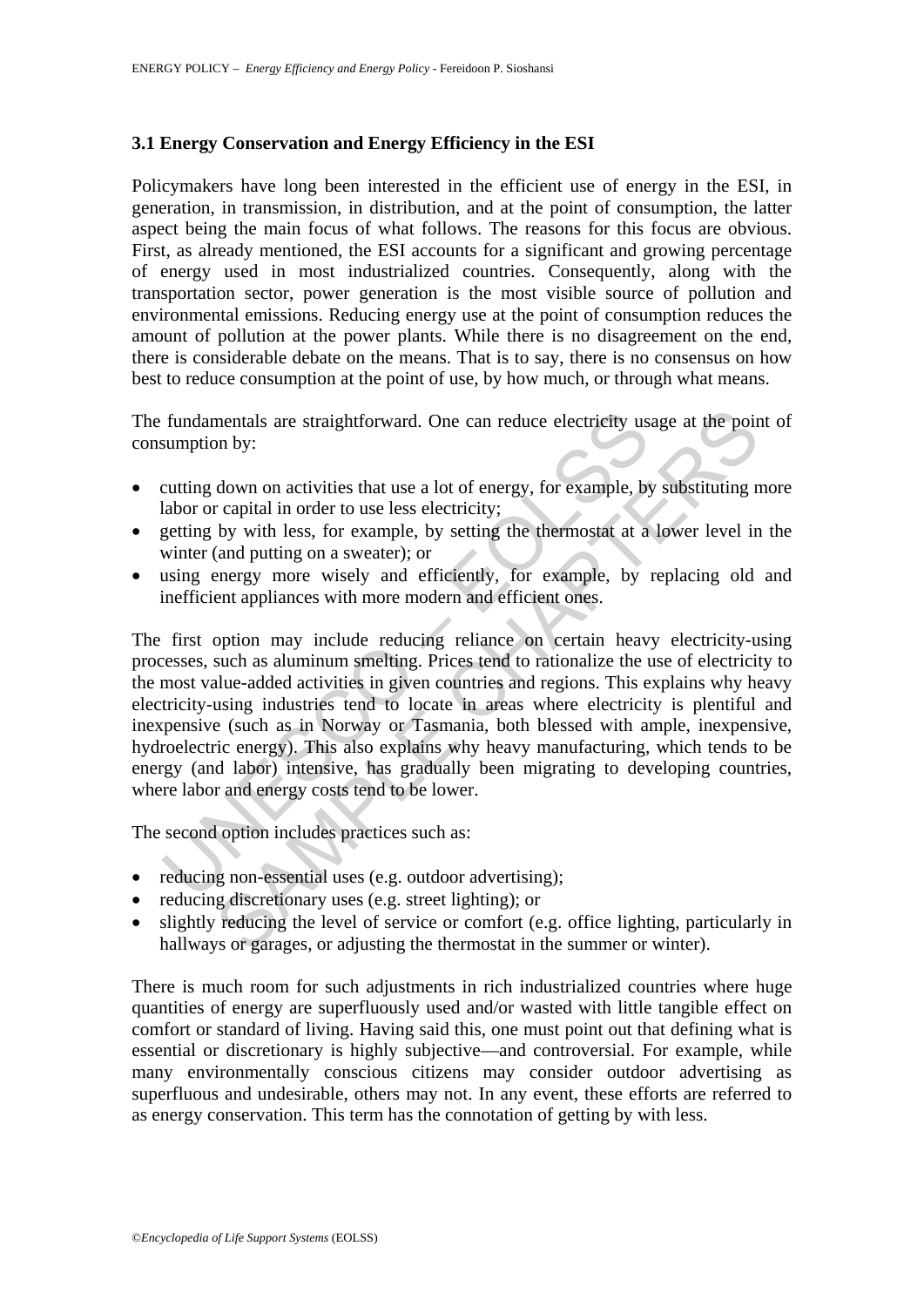The third option, using energy more wisely and efficiently has, by far, the greatest potential and deserves most attention. Many schemes, of course, address more than one objective.

### **3.2 Definitions: Energy Conservation, Energy Efficiency, Conservation and Load Management (CLM), and Demand-Side Management (DSM)**

Four terms are predominately used in energy efficiency literature:

- energy conservation;
- energy efficiency;
- conservation and load management (CLM); and
- demand-side management (DSM).

There are subtle, but important, differences among them.

The term energy conservation usually suggests using less, settling for a lower standard of comfort, or getting by without. For these reasons, it has a negative connotation. Energy efficiency, on the other hand, suggests no lowering of standards of comfort, no cutting back, or going without. It refers to using energy wisely, smartly, and efficiently. There are no negative connotations. These two terms are equally applicable to all forms of energy, not just electricity.

re are subtle, but important, differences among them.<br>
term energy conservation usually suggests using less, settling fo<br>
comfort, or getting by without. For these reasons, it has a neg<br>
rgy efficiency, on the other hand, Fisical management (DSN).<br>
Show management (DSN).<br>
Show the important, differences among them.<br>
The emergy conservation usually suggests using less, settling for a lower stan,<br>
or getting by without. For these reasons, it The term conservation and load management, or CLM, is specific to ESI and combines conservation (using less at all times) with load management (using less during peak demand periods). Demand-side management or DSM, refers to a wide range of initiatives, undertaken by a utility and/or customer, on the demand side to change the pattern and/or the amount of consumption in desired ways. The term was coined in the early 1980s by Clark Gellings of the Electric Power Research Institute (EPRI). A practical definition, attributed to Gellings, is:

Demand-side management (DSM) is the planning and implementation of those utility activities designed to influence customer use of electricity in ways that will produce desired changes in the utility's load shape—i.e., in the time pattern and magnitude of a utility's load. Utility programs falling under the umbrella of demand-side management include load management, new uses, strategic conservation, electrification, customer generation, and adjustments in market share.

Another popular term, coined by Amory Lovins of the Rocky Mountain Institute (RMI), is negawatts, which refers to megawatts not used, or conserved. A negawatt is an unused megawatt. In a widely publicized article in the *Scientific American*, A. Fickett, C. Gellings, and A. Lovins show two vastly different estimates of the potential for electricity savings (Figure 1).

The different estimates presented in Figure 1 are the result of different assumptions about what is physically possible versus what is economically cost-justified and practical. Lovins, a physicist by training, adheres to the former, while Fickett and Gellings focused on the more pragmatic latter approach.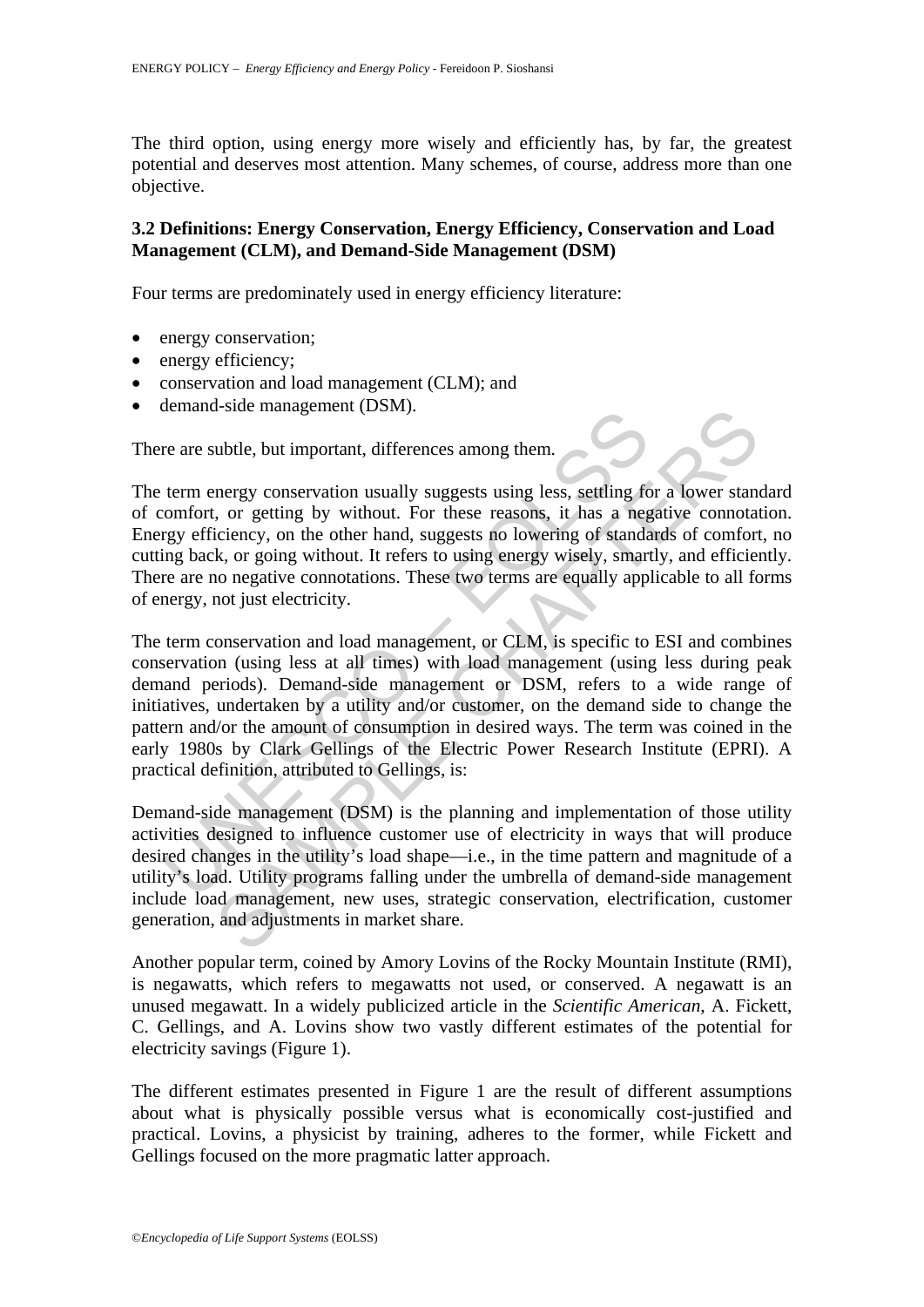

Figure 1. Potential for Electricity Savings: Two Approaches, Two Very Different Outcomes (Source: A. Fickett, C. Gellings, and A. Lovins, *Scientific American* (1990))

# **4. A Brief History of Energy Conservation in North America**

From the state of the state of the state of the state of the state of the state of the state of the state of the state of the state of the state of the state of the state of the state of the state of the state of the stat Between the counter of the same of the same of the same of the same of the same of the same of the same of the same of the same of the same of the same of the same of the same of the same of the same of the same of the sa The interest in energy conservation in North America, as in many other countries, has had its ups and downs. The first surge in interest followed the Arab oil embargo of 1973 and the ensuing energy crisis. Prior to 1973, energy prices in general, and electricity prices in particular, were low by international standards and were falling in real terms. Utilities had no incentives to promote energy conservation and consumers had little or no interest in participating in such activities.

The 1973 energy crisis, which resulted in a quadrupling of oil prices, was a major shock to this period of price stability and plentiful supplies. Electricity prices were adversely affected, particularly in areas that relied heavily on oil and natural gas for electricity generation. Suddenly, energy conservation was a high priority. Utilities and the policymakers were unanimous in their desire to reduce energy consumption through energy conservation schemes.

It was during this period that the US President Jimmy Carter held his much publicized television addresses to the American people, wearing a sweater and sitting by the fireplace. His message was to lower the thermostats, turn off the lights in unoccupied rooms and observe a newly-set 55 miles-per-hour speed limit to reduce energy consumption.

He called energy conservation the "moral equivalent of war." Energy conservation, in this context, meant reducing superfluous consumption (say, by turning off outdoor advertising lights) as well as doing without (say, by driving less) or getting by with less (say, by turning down the thermostat and putting on a sweater to stay warm, driving at a lower speed, and so on).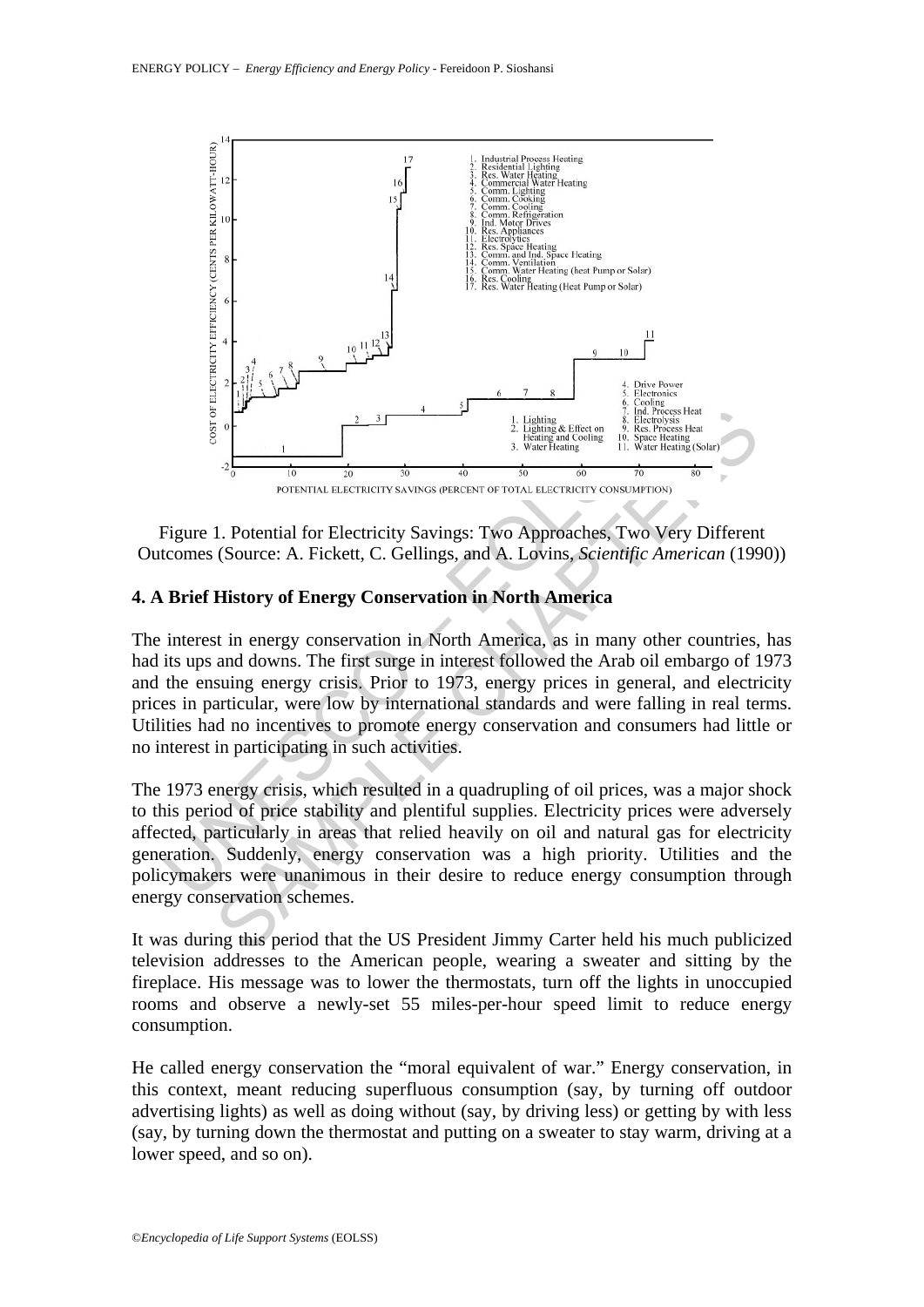The effect of these early conservation measures was initially quite noticeable and relatively painless. Overnight, millions of signs were posted by every light switch in every office building, asking the occupants to "Please Turn the Lights Off When Leaving."

Similarly, lower thermostat settings in the winter and higher settings in the summer had an immediate effect at virtually zero cost. In many offices, every other light in the hallways and stairways was removed at little cost and negligible impact on quality of service. Thousands of ornamental fountains and outdoor floodlights on public buildings (including some in the White House) were turned off as symbolic gestures.

There were two reasons for the early success of these energy conservation measures. First, the American people truly believed that conserving energy was necessary and the right thing to do. Second, so much energy was being wasted on so many superfluous things that it took virtually little or no effort and very little personal sacrifice to conserve energy.

For many US utilities, load management (for example, shaving peak load consumption) made even more sense. If the utility could convince its customers to use less energy during heavy demand periods (which normally rely on inefficient oil- or natural gasfired peaking units) then everyone would save money.

t thing to do. Second, so much energy was being wasted on so<br>gs that it took virtually little or no effort and very little per<br>serve energy.<br>many US utilities, load management (for example, shaving peak<br>he even more sense. Not surprisingly, conservation and load management, or CLM, became popular in the mid-1970s in the US electric power industry. Many of the practices of the US utilities were equally applicable to other regions of the world and were quickly adopted and applied elsewhere.

This period of relatively painless CLM activity and high level of customer participation and interest, however, gradually faded. Oil prices, which were a visible yardstick for all energy prices, reached their all-time high in 1980 and collapsed in 1981. Not surprisingly, customers lost interest in energy conservation.

to do. Second, so much energy was being wasted on so many superflucture to do. Second, so much energy was being wasted on so many superflucture in the virtually little or no effort and very little personal sacrificent in t They got tired of turning off the lights, turning down their thermostats, and putting on their sweaters. More importantly, they no longer perceived a compelling reason to do so. The government and the utilities also lost their energy conservation fervor. US utilities, in particular, learned that successful energy conservation can in fact significantly cut into their kWh sales and hence put upward pressure on their rates.

Beginning in the early 1980s, utilities began to gradually—and quietly—phase out some of their CLM programs. The regulators either didn't notice at first or chose to ignore the trend.

In the mid 1980s, the regulators in influential California and the Northeast became alarmed at the rapidly declining CLM budgets and equally dramatic drops in energy conservation results. The regulators decided that they had to act forcefully. But how were they to reverse the downward trend in CLM and the customer apathy? The customers were no longer interested in energy conservation; the utilities were not particularly keen on selling fewer kWhs. The regulators' answer was to devise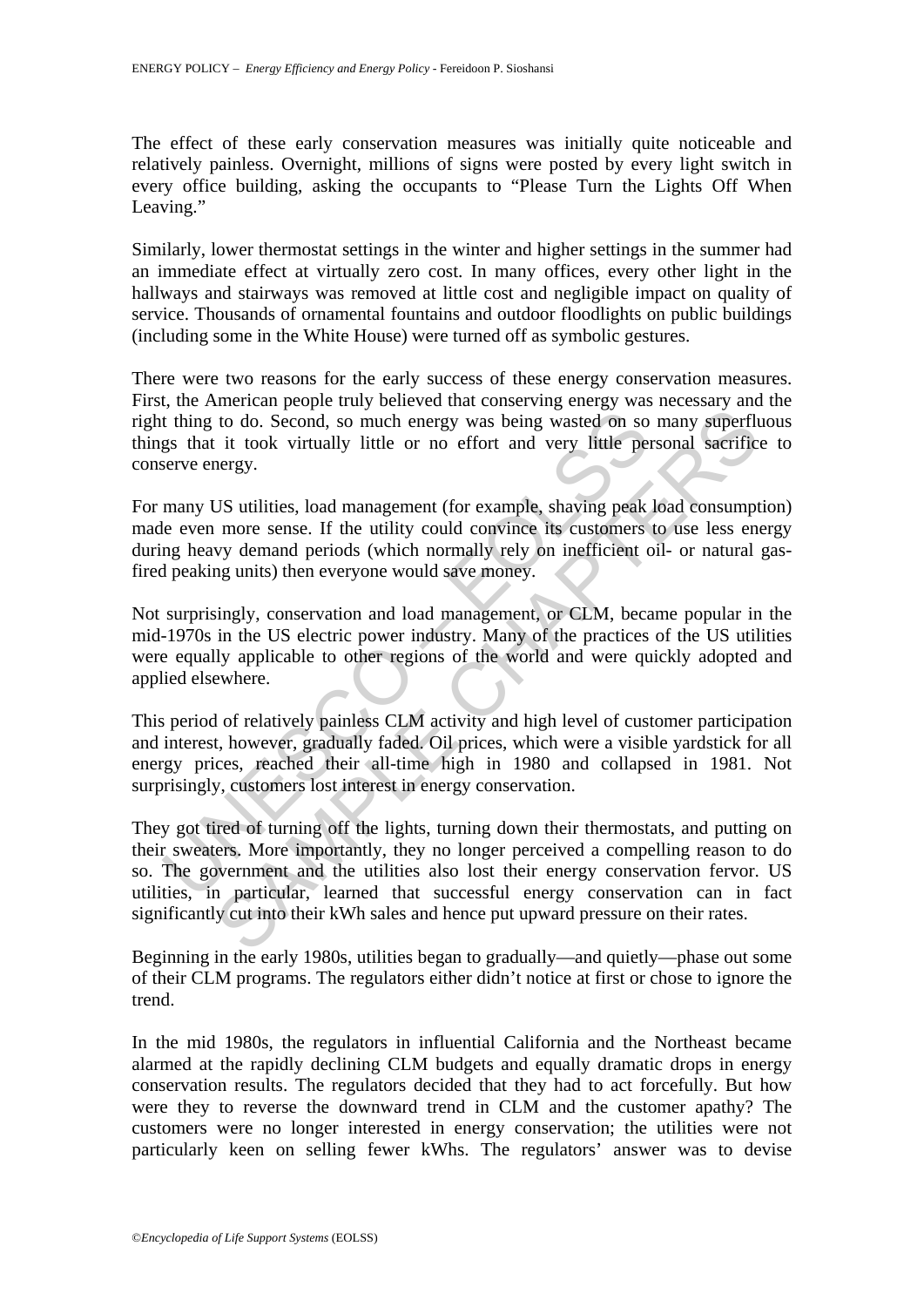regulatory-mandated energy conservation, or demand-side management (DSM). They could set DSM goals or spending targets.

To reduce utilities' resistance, however, the regulators had to allow full recovery of prudent DSM expenditures as well as full recovery of lost revenues. Lost revenues refer to kWhs conserved or not sold as a result of successful DSM programs.

Under such schemes—which were widely endorsed in many states, US utilities would feel little or no pain when they engaged in DSM activities. This was a necessary, but not sufficient, condition for active embracement of DSM by privately-held, profit-driven, utilities.

- -

-

# TO ACCESS ALL THE **24 PAGES** OF THIS CHAPTER, Visit: http://www.eolss.net/Eolss-sampleAllChapter.aspx

#### **Bibliography**

American Council for an Energy Efficient Economy (ACEEE) (1995). *Rate Impact of DSM Programs: Looking Past the Rhetoric*, Washington, DC: ACEEE. [Example of efforts to quantify the rate effects of DSM.]

TO ACCESS ALL THE 24 PAGES OF THIS CHA<br>Visit: http://www.eolss.net/Eolss-sampleAllChapto<br>iography<br>rican Council for an Energy Efficient Economy (ACEEE) (1995). Rate Impa<br>ing Past the Rhetoric, Washington, DC: ACEEE. [Examp SAMPLE CHA[PTE](https://www.eolss.net/ebooklib/sc_cart.aspx?File=E3-21-03-04)RS Fickett A. P. Gellings C. W. and Lovins A. B. (1990). Efficient Use Of Electricity*. Scientific American*, **263** (3), 64–74. [Points out the differences between physical and feasible potential for energy conservation.]

Gellings C. W. and Chamberlin J. (1993). *Demand-Side Management: Concepts & Methods*, 2nd edition. Lilburn, GA.: Fairmont Press. [Traditional textbook on DSM.]

Geller H. and Nadel S. (1994). *Market Transformation Strategies to Promote End-Use Efficiency*. Washington, DC: American Council for an Energy-Efficient Economy. [Survey article.]

Gilbert G. and Stoft S. (1992). *Incentives for Utility DSM: A Classification and Analysis*. Berkeley, CA: Energy Research Group, University of California at Berkeley. [Report on the profitability of incentivized DSM at a few major for-profit US utilities in the early 1990s.]

Hadley S. and Hirst E. (1995). *Utility DSM Programs from 1989 through 1998: Continuation or Cross Roads?* Oak Ridge, TN: Oak Ridge National Laboratory/CON-405. [Excellent survey article on DSM expenditures, reported savings, etc.]

National Association of Regulatory Utility Commissioners Committee on Energy Conservation, (1992). *Incentives For Demand-Side Management,* prepared by Michael Reid and Julia Brown. Washington, DC: Barakat and Chamberlin, Inc. [Status of DSM incentives at various states in early 1990s.]

Joskow P. and Marron D. (1992). What Does a Negawatt Really Cost? *Energy Journal*, 41–74. [The first major critique of the un-competitiveness of DSM compared to the cost of generation.]

Lovins A. B. (1995). Saving Gigabucks with Negawatts. *Public Utilities Fortnightly*, **115** (5), 19–26. [First major reference to the term *negawatt* in literature.]